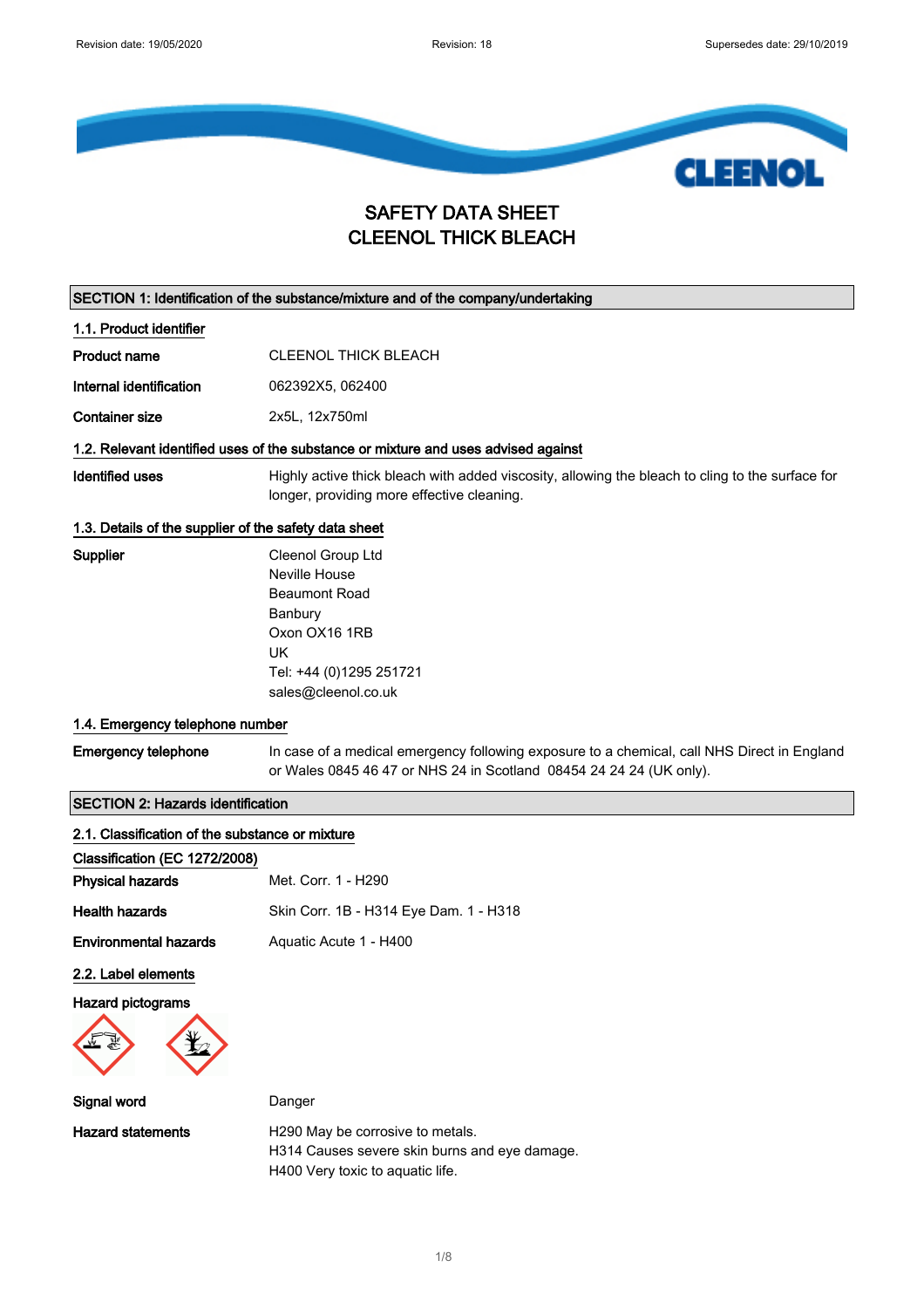I

# CLEENOL THICK BLEACH

| <b>Precautionary statements</b>                          | P234 Keep only in original packaging.<br>P260 Do not breathe vapour/ spray.                              |                                                                                                                                                                            |  |  |
|----------------------------------------------------------|----------------------------------------------------------------------------------------------------------|----------------------------------------------------------------------------------------------------------------------------------------------------------------------------|--|--|
|                                                          | P264 Wash contaminated skin thoroughly after handling.                                                   |                                                                                                                                                                            |  |  |
|                                                          | P273 Avoid release to the environment.                                                                   |                                                                                                                                                                            |  |  |
|                                                          |                                                                                                          | P280 Wear protective gloves/ protective clothing/ eye protection/ face protection.                                                                                         |  |  |
|                                                          | P301+P330+P331 IF SWALLOWED: Rinse mouth. Do NOT induce vomiting.                                        |                                                                                                                                                                            |  |  |
|                                                          |                                                                                                          | P303+P361+P353 IF ON SKIN (or hair): Take off immediately all contaminated clothing.                                                                                       |  |  |
|                                                          | Rinse skin with water or shower.                                                                         |                                                                                                                                                                            |  |  |
|                                                          |                                                                                                          | P304+P340 IF INHALED: Remove person to fresh air and keep comfortable for breathing.<br>P305+P351+P338 IF IN EYES: Rinse cautiously with water for several minutes. Remove |  |  |
|                                                          | contact lenses, if present and easy to do. Continue rinsing.                                             |                                                                                                                                                                            |  |  |
|                                                          | P310 Immediately call a POISON CENTER/ doctor.                                                           |                                                                                                                                                                            |  |  |
|                                                          | P321 Specific treatment (see medical advice on this label).                                              |                                                                                                                                                                            |  |  |
|                                                          | P363 Wash contaminated clothing before reuse.                                                            |                                                                                                                                                                            |  |  |
|                                                          | P390 Absorb spillage to prevent material damage.                                                         |                                                                                                                                                                            |  |  |
|                                                          | P391 Collect spillage.                                                                                   |                                                                                                                                                                            |  |  |
|                                                          | P405 Store locked up.                                                                                    |                                                                                                                                                                            |  |  |
|                                                          |                                                                                                          | P406 Store in a corrosion-resistant container with a resistant inner liner.<br>P501 Dispose of contents/ container in accordance with national regulations.                |  |  |
|                                                          |                                                                                                          |                                                                                                                                                                            |  |  |
| Contains                                                 | SODIUM HYPOCHLORITE, SOLUTION  % CI ACTIVE, ALCOHOLS, C12-14,<br>ETHOXYLATED, SULFATES, SODIUM HYDROXIDE |                                                                                                                                                                            |  |  |
| 2.3. Other hazards                                       |                                                                                                          |                                                                                                                                                                            |  |  |
| <b>SECTION 3: Composition/information on ingredients</b> |                                                                                                          |                                                                                                                                                                            |  |  |
| 3.2. Mixtures                                            |                                                                                                          |                                                                                                                                                                            |  |  |
| SODIUM HYPOCHLORITE, SOLUTION  % CI ACTIVE               |                                                                                                          | 4.37%                                                                                                                                                                      |  |  |
| CAS number: 7681-52-9                                    | EC number: 231-668-3                                                                                     | REACH registration number: 01-                                                                                                                                             |  |  |
|                                                          |                                                                                                          | 2119488154-34-XXXX                                                                                                                                                         |  |  |
| M factor (Acute) = $10$                                  |                                                                                                          |                                                                                                                                                                            |  |  |
| Classification                                           |                                                                                                          |                                                                                                                                                                            |  |  |
| Skin Corr. 1B - H314                                     |                                                                                                          |                                                                                                                                                                            |  |  |
| Eye Dam. 1 - H318                                        |                                                                                                          |                                                                                                                                                                            |  |  |
| Aquatic Acute 1 - H400                                   |                                                                                                          |                                                                                                                                                                            |  |  |
|                                                          |                                                                                                          |                                                                                                                                                                            |  |  |
| ALCOHOLS, C12-14, ETHOXYLATED, SULFATES                  |                                                                                                          | $1 - 5%$                                                                                                                                                                   |  |  |
| CAS number: 68891-38-3                                   | EC number: 500-234-8                                                                                     |                                                                                                                                                                            |  |  |
| Classification                                           |                                                                                                          |                                                                                                                                                                            |  |  |
| Skin Irrit. 2 - H315                                     |                                                                                                          |                                                                                                                                                                            |  |  |
| Eye Dam. 1 - H318                                        |                                                                                                          |                                                                                                                                                                            |  |  |
| Aquatic Chronic 3 - H412                                 |                                                                                                          |                                                                                                                                                                            |  |  |
|                                                          |                                                                                                          |                                                                                                                                                                            |  |  |
| <b>SODIUM HYDROXIDE</b>                                  |                                                                                                          | 1%                                                                                                                                                                         |  |  |
| CAS number: 1310-73-2                                    | EC number: 215-185-5                                                                                     | REACH registration number: 01-                                                                                                                                             |  |  |
|                                                          |                                                                                                          | 2119457892-27-XXXX                                                                                                                                                         |  |  |
|                                                          |                                                                                                          |                                                                                                                                                                            |  |  |
| Classification                                           |                                                                                                          |                                                                                                                                                                            |  |  |
| Skin Corr. 1A - H314<br>Eye Dam. 1 - H318                |                                                                                                          |                                                                                                                                                                            |  |  |
|                                                          |                                                                                                          |                                                                                                                                                                            |  |  |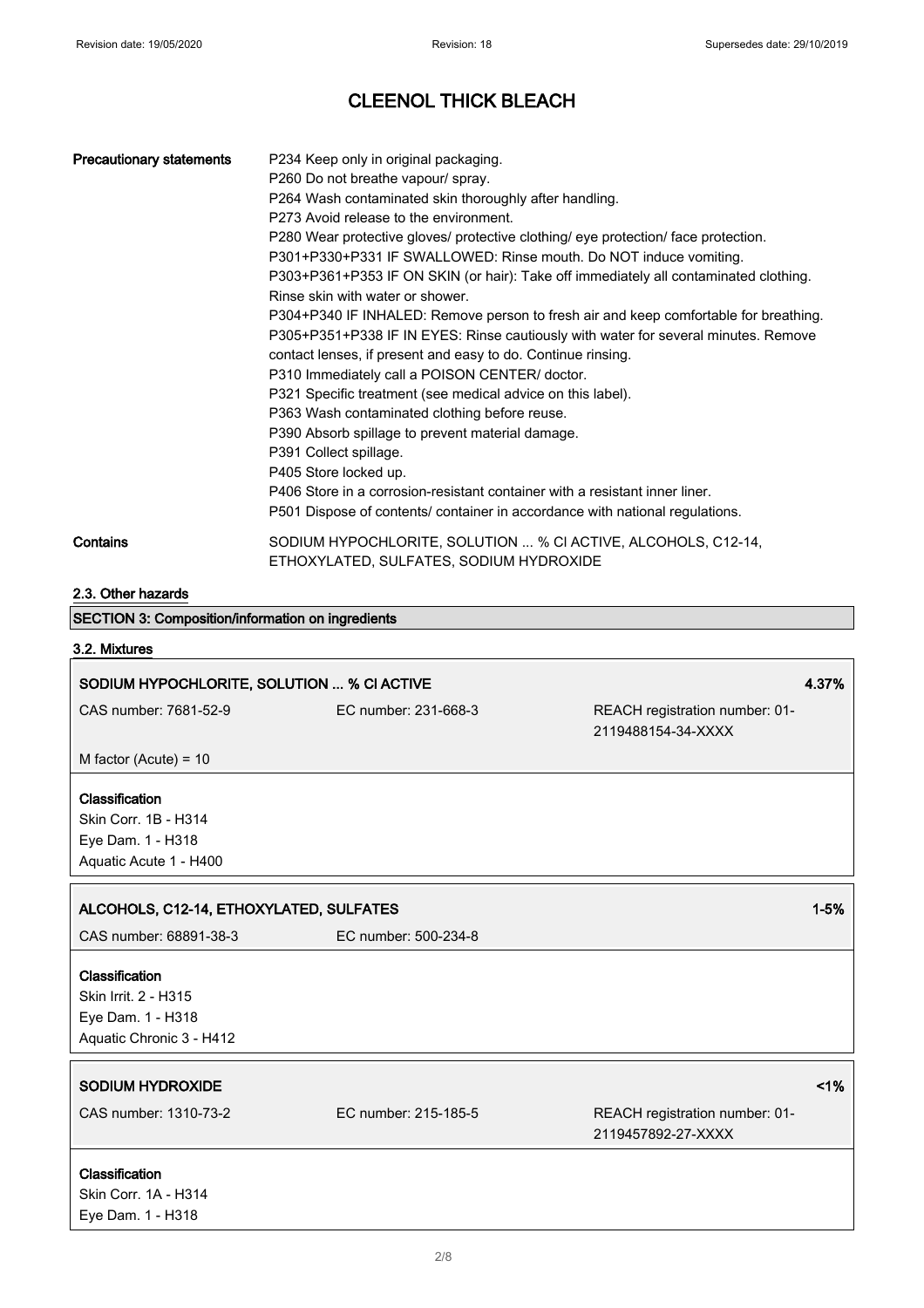The full text for all hazard statements is displayed in Section 16.

| <b>SECTION 4: First aid measures</b>                       |                                                                                                                                                                                                             |  |
|------------------------------------------------------------|-------------------------------------------------------------------------------------------------------------------------------------------------------------------------------------------------------------|--|
| 4.1. Description of first aid measures                     |                                                                                                                                                                                                             |  |
| Inhalation                                                 | Move affected person to fresh air at once. Get medical attention if symptoms are severe or<br>persist.                                                                                                      |  |
| Ingestion                                                  | Do not induce vomiting. Rinse mouth thoroughly with water. Give plenty of water to drink.<br>Keep affected person under observation. Get medical attention if any discomfort continues.                     |  |
| <b>Skin contact</b>                                        | Remove contaminated clothing. Rinse immediately with plenty of water. Get medical attention<br>if irritation persists after washing.                                                                        |  |
| Eye contact                                                | Rinse immediately with plenty of water. Remove any contact lenses and open eyelids wide<br>apart. Continue to rinse for at least 15 minutes. Get medical attention if irritation persists after<br>washing. |  |
|                                                            | 4.2. Most important symptoms and effects, both acute and delayed                                                                                                                                            |  |
| Inhalation                                                 | The product is not believed to present a hazard due to its physical nature. Prolonged or<br>repeated exposure may cause the following adverse effects: Irritation.                                          |  |
| Ingestion                                                  | Corrosive. May cause chemical burns in mouth, oesophagus and stomach. May cause<br>stomach pain or vomiting.                                                                                                |  |
| <b>Skin contact</b>                                        | Causes severe burns. Prolonged contact causes serious tissue damage.                                                                                                                                        |  |
| Eye contact                                                | Corrosive. May cause serious eye damage.                                                                                                                                                                    |  |
|                                                            | 4.3. Indication of any immediate medical attention and special treatment needed                                                                                                                             |  |
| Notes for the doctor                                       | No specific recommendations.                                                                                                                                                                                |  |
| <b>Specific treatments</b>                                 | Treat symptomatically.                                                                                                                                                                                      |  |
| <b>SECTION 5: Firefighting measures</b>                    |                                                                                                                                                                                                             |  |
| 5.1. Extinguishing media                                   |                                                                                                                                                                                                             |  |
| Suitable extinguishing media                               | The product is not flammable. Use foam, carbon dioxide or dry powder to extinguish.                                                                                                                         |  |
| Unsuitable extinguishing<br>media                          | Do not use water jet as an extinguisher, as this will spread the fire.                                                                                                                                      |  |
| 5.2. Special hazards arising from the substance or mixture |                                                                                                                                                                                                             |  |
| Specific hazards                                           | Toxic gases or vapours.                                                                                                                                                                                     |  |
| <b>Hazardous combustion</b><br>products                    | Thermal decomposition or combustion products may include the following substances: Toxic<br>gases or vapours. Chlorine. Hydrogen chloride (HCl). Oxides of carbon.                                          |  |
| 5.3. Advice for firefighters                               |                                                                                                                                                                                                             |  |
| Protective actions during<br>firefighting                  | Control run-off water by containing and keeping it out of sewers and watercourses.                                                                                                                          |  |
| Special protective equipment<br>for firefighters           | Wear positive-pressure self-contained breathing apparatus (SCBA) and appropriate protective<br>clothing.                                                                                                    |  |
| <b>SECTION 6: Accidental release measures</b>              |                                                                                                                                                                                                             |  |
|                                                            | 6.1. Personal precautions, protective equipment and emergency procedures                                                                                                                                    |  |
| Personal precautions                                       | Avoid contact with skin, eyes and clothing.                                                                                                                                                                 |  |

### 6.2. Environmental precautions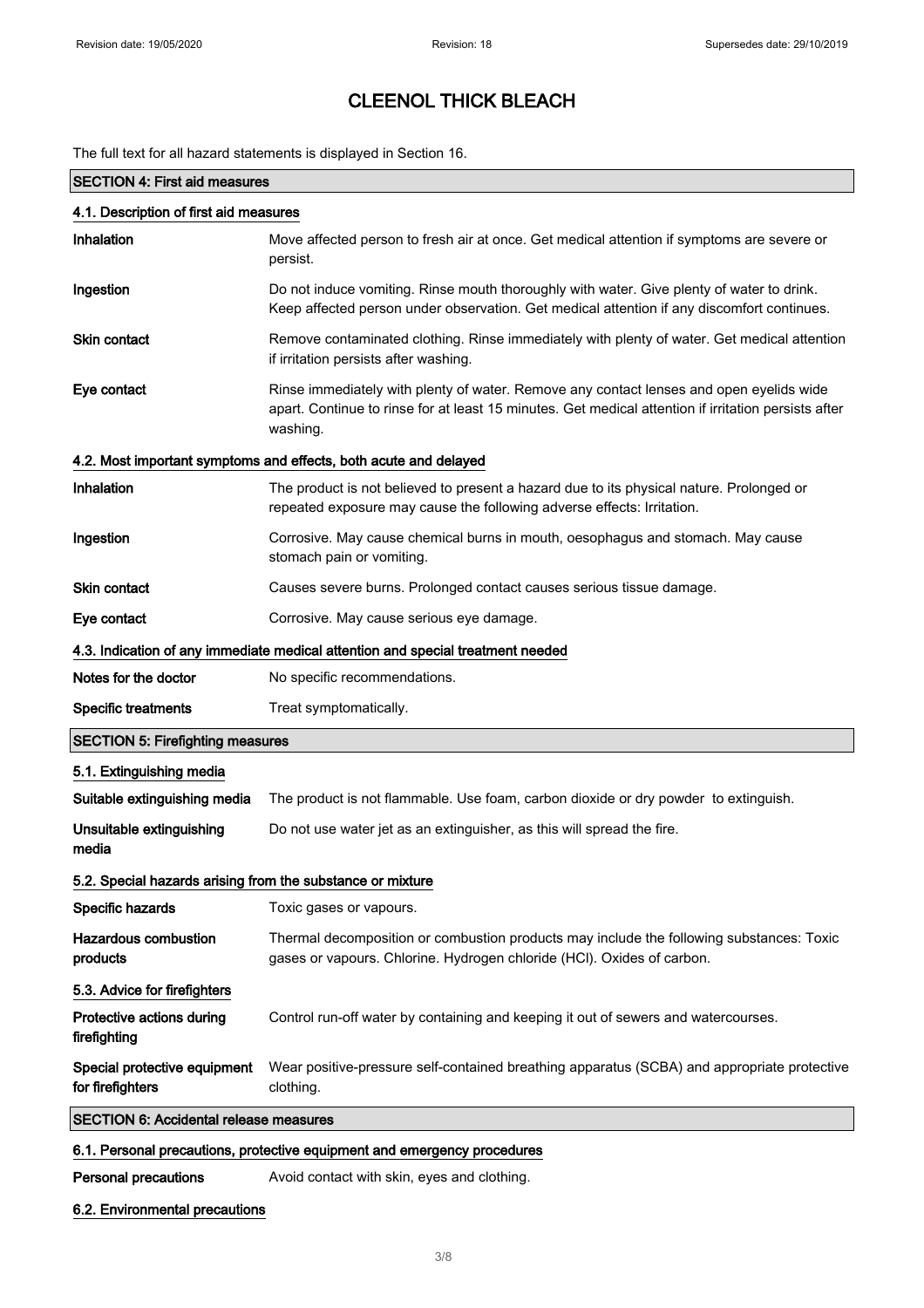Environmental precautions Collect and place in suitable waste disposal containers and seal securely. Do not discharge into drains or watercourses or onto the ground.

### 6.3. Methods and material for containment and cleaning up

Methods for cleaning up Stop leak if safe to do so. Flush away spillage with plenty of water. Absorb spillage with noncombustible, absorbent material. Avoid the spillage or runoff entering drains, sewers or watercourses. Absorb in vermiculite, dry sand or earth and place into containers. Do not use sawdust or other combustible material. Provide adequate ventilation. Flush contaminated area with plenty of water.

#### 6.4. Reference to other sections

Reference to other sections For personal protection, see Section 8. For waste disposal, see Section 13.

| <b>SECTION 7: Handling and storage</b>                  |                                                                                                                                                                                                                                                                                                        |
|---------------------------------------------------------|--------------------------------------------------------------------------------------------------------------------------------------------------------------------------------------------------------------------------------------------------------------------------------------------------------|
| 7.1. Precautions for safe handling                      |                                                                                                                                                                                                                                                                                                        |
| Usage precautions                                       | Wear protective clothing as described in Section 8 of this safety data sheet. Avoid contact with<br>skin, eyes and clothing. Avoid inhalation of vapours and spray/mists. Do not mix with acid.                                                                                                        |
| Advice on general<br>occupational hygiene               | Good personal hygiene procedures should be implemented. Do not eat or drink while using<br>this product. Provide eyewash station. Wash promptly with soap and water if skin becomes<br>contaminated. Wash contaminated clothing before reuse. Use appropriate skin cream to<br>prevent drying of skin. |
|                                                         | 7.2. Conditions for safe storage, including any incompatibilities                                                                                                                                                                                                                                      |
| Storage precautions                                     | Store in tightly-closed, original container in a dry, cool and well-ventilated place. Protect from<br>light. Store away from the following materials: Acids. Store at temperatures between 5°C and<br>25°C. Keep out of the reach of children.                                                         |
| 7.3. Specific end use(s)                                |                                                                                                                                                                                                                                                                                                        |
| Specific end use(s)                                     | The identified uses for this product are detailed in Section 1.2.                                                                                                                                                                                                                                      |
| <b>SECTION 8: Exposure controls/Personal protection</b> |                                                                                                                                                                                                                                                                                                        |
| 8.1. Control parameters                                 |                                                                                                                                                                                                                                                                                                        |
| Occupational exposure limits                            |                                                                                                                                                                                                                                                                                                        |
| SODIUM HYDROXIDE                                        |                                                                                                                                                                                                                                                                                                        |

Short-term exposure limit (15-minute): WEL 2 mg/m<sup>3</sup> WEL = Workplace Exposure Limit.

### 8.2. Exposure controls

#### Protective equipment



Appropriate engineering controls

Provide adequate ventilation.

Eve/face protection Eyewear complying with an approved standard should be worn if a risk assessment indicates eye contact is possible. Unless the assessment indicates a higher degree of protection is required, the following protection should be worn: Tight-fitting safety glasses. Personal protective equipment for eye and face protection should comply with European Standard EN166.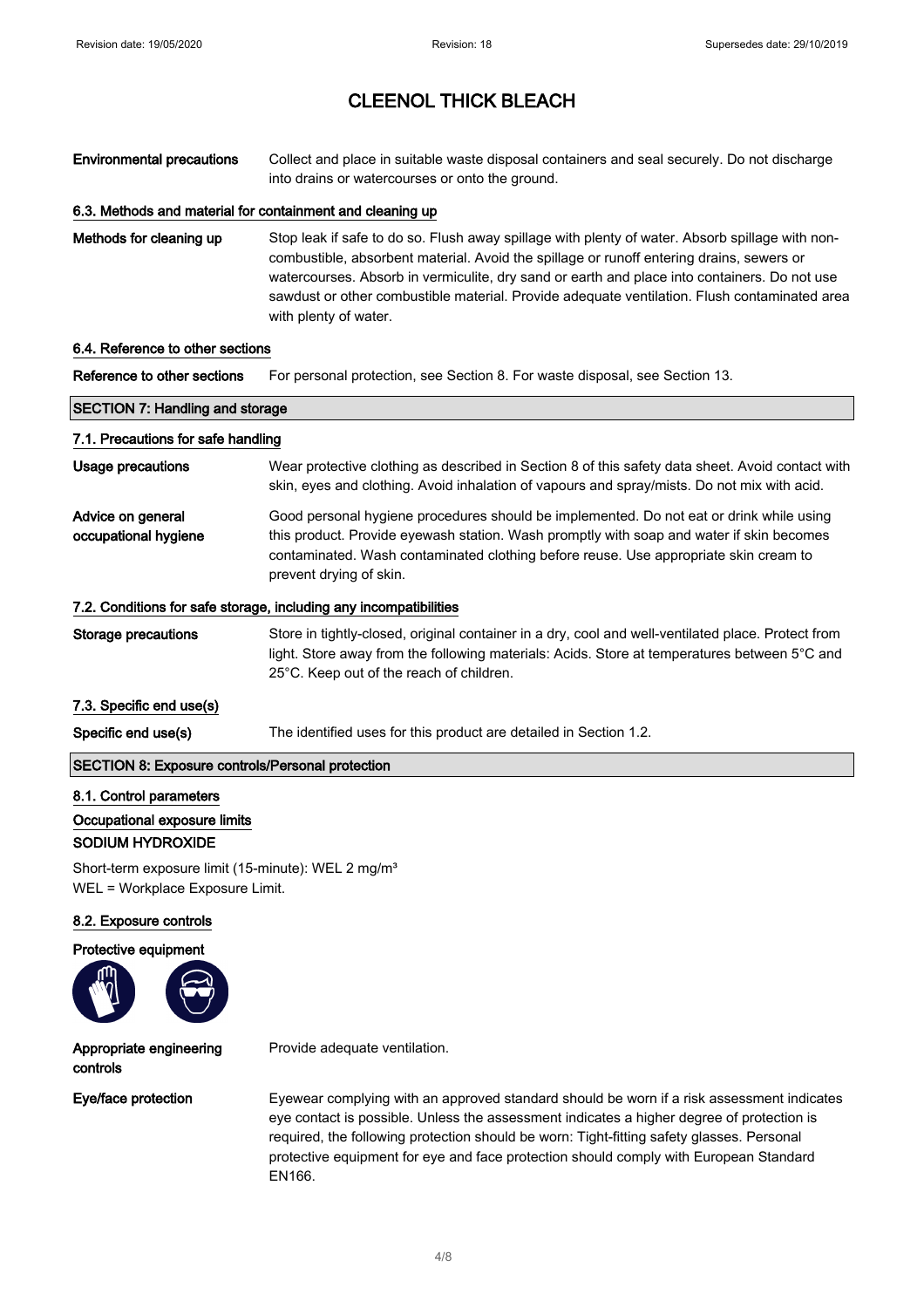| Hand protection                                    | Chemical-resistant, impervious gloves complying with an approved standard should be worn if<br>a risk assessment indicates skin contact is possible. It is recommended that gloves are made<br>of the following material: Polyvinyl chloride (PVC). Rubber (natural, latex). To protect hands<br>from chemicals, gloves should comply with European Standard EN374. |
|----------------------------------------------------|---------------------------------------------------------------------------------------------------------------------------------------------------------------------------------------------------------------------------------------------------------------------------------------------------------------------------------------------------------------------|
| Other skin and body<br>protection                  | Wear appropriate clothing to prevent any possibility of liquid contact and repeated or<br>prolonged vapour contact.                                                                                                                                                                                                                                                 |
| Hygiene measures                                   | Good personal hygiene procedures should be implemented. Wash hands and any other<br>contaminated areas of the body with soap and water before leaving the work site. Use<br>appropriate skin cream to prevent drying of skin.                                                                                                                                       |
| <b>Respiratory protection</b>                      | Respiratory protection not required.                                                                                                                                                                                                                                                                                                                                |
| <b>SECTION 9: Physical and chemical properties</b> |                                                                                                                                                                                                                                                                                                                                                                     |

# 9.1. Information on basic physical and chemical properties

| Appearance                                  | Viscous liquid.                                                                                                                                                                                     |
|---------------------------------------------|-----------------------------------------------------------------------------------------------------------------------------------------------------------------------------------------------------|
| Colour                                      | Clear liquid. Yellow.                                                                                                                                                                               |
| Odour                                       | Citrus. Chlorine.                                                                                                                                                                                   |
| <b>Odour threshold</b>                      | Not applicable.                                                                                                                                                                                     |
| рH                                          | pH (concentrated solution): >11                                                                                                                                                                     |
| Flash point                                 | This product does not sustain combustion.                                                                                                                                                           |
| <b>Relative density</b>                     | ~ 1.07 @ 20°C                                                                                                                                                                                       |
| Solubility(ies)                             | Soluble in water.                                                                                                                                                                                   |
| <b>Viscosity</b>                            | 300 - 450 cP @ 20°C                                                                                                                                                                                 |
| <b>Explosive properties</b>                 | There are no chemical groups present in the product that are associated with explosive<br>properties.                                                                                               |
| Comments                                    | Information given is applicable to the product as supplied.                                                                                                                                         |
| 9.2. Other information                      |                                                                                                                                                                                                     |
| Other information                           | No further information available.                                                                                                                                                                   |
| <b>SECTION 10: Stability and reactivity</b> |                                                                                                                                                                                                     |
| 10.1. Reactivity                            |                                                                                                                                                                                                     |
| Reactivity                                  | The reactivity data for this product will be typical of those for the following class of materials:<br>Acids. Alkalis. Oxidising materials.                                                         |
| 10.2. Chemical stability                    |                                                                                                                                                                                                     |
| Stability                                   | Decomposes over time. Factors that increase the rate of decomposition: elevated<br>temperature, certain metallic impurities, high initial concentration, fall in pH below 11,<br>exposure to light. |
| 10.3. Possibility of hazardous reactions    |                                                                                                                                                                                                     |
| Possibility of hazardous<br>reactions       | Contact with acids liberates toxic gas.                                                                                                                                                             |
| 10.4. Conditions to avoid                   |                                                                                                                                                                                                     |
| <b>Conditions to avoid</b>                  | Avoid exposure to high temperatures or direct sunlight.                                                                                                                                             |
| 10.5. Incompatible materials                |                                                                                                                                                                                                     |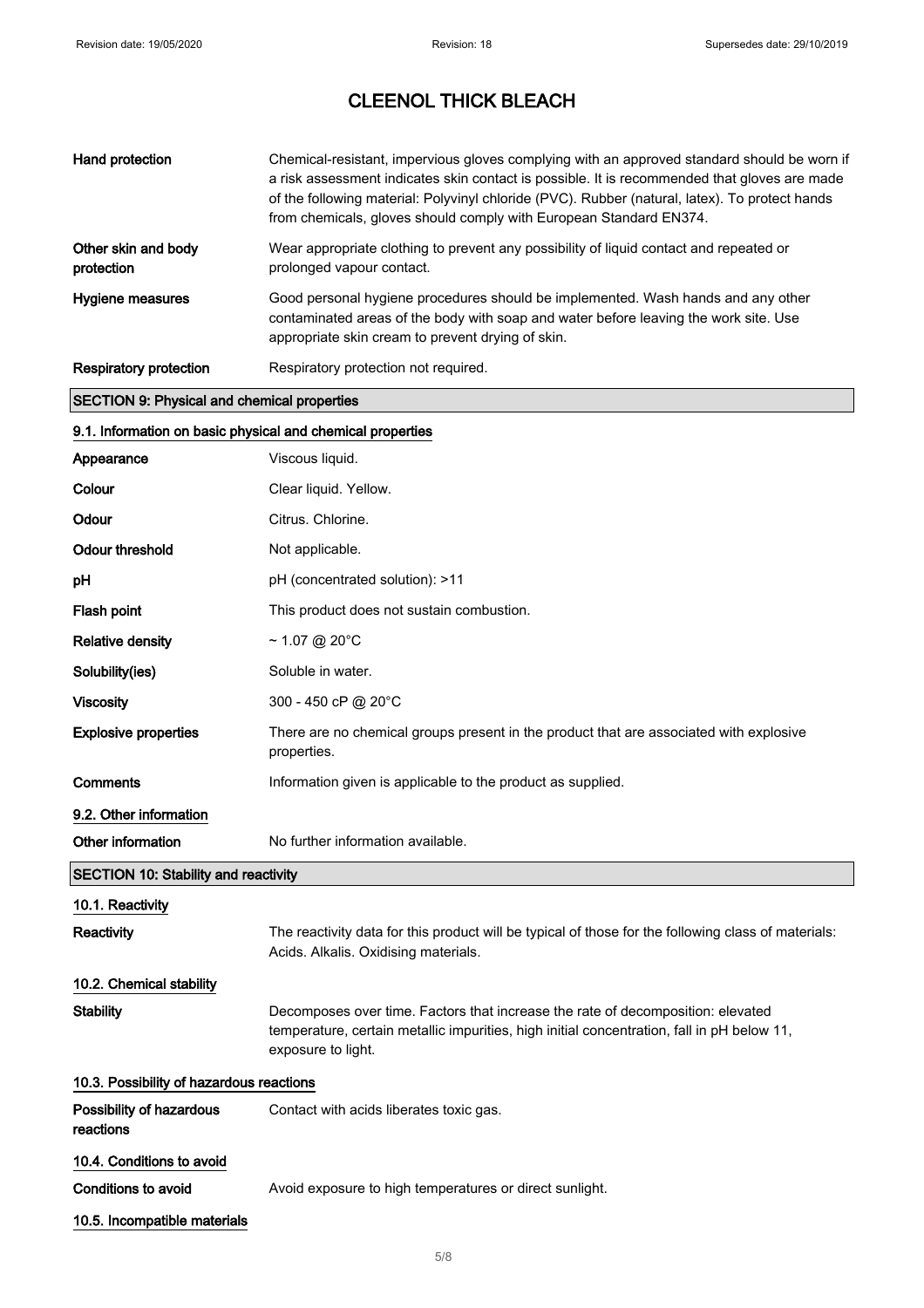| <b>Materials to avoid</b>                    | Acids. Ammonia. Organic compounds. Some metals (nickel, iron, copper).                                                                                 |
|----------------------------------------------|--------------------------------------------------------------------------------------------------------------------------------------------------------|
| 10.6. Hazardous decomposition products       |                                                                                                                                                        |
| Hazardous decomposition<br>products          | Chlorine. Hydrogen chloride (HCl). Oxides of chlorine. Hypochlorous acid. Sodium chlorate.                                                             |
| <b>SECTION 11: Toxicological information</b> |                                                                                                                                                        |
| 11.1. Information on toxicological effects   |                                                                                                                                                        |
| <b>SECTION 12: Ecological information</b>    |                                                                                                                                                        |
| Ecotoxicity                                  | The product contains a substance which is very toxic to aquatic organisms and which may<br>cause long-term adverse effects in the aquatic environment. |
| 12.1. Toxicity                               |                                                                                                                                                        |
| <b>Toxicity</b>                              | Harmful to Aquatic Organisms                                                                                                                           |
| 12.2. Persistence and degradability          |                                                                                                                                                        |
|                                              | Persistence and degradability The product contains inorganic substances which are not biodegradable.                                                   |
| 12.3. Bioaccumulative potential              |                                                                                                                                                        |
| <b>Bioaccumulative potential</b>             | No data available on bioaccumulation.                                                                                                                  |
| 12.4. Mobility in soil                       |                                                                                                                                                        |
| <b>Mobility</b>                              | The product is water-soluble and may spread in water systems.                                                                                          |
| 12.5. Results of PBT and vPvB assessment     |                                                                                                                                                        |
| Results of PBT and vPvB<br>assessment        | This product does not contain any substances classified as PBT or vPvB.                                                                                |
| 12.6. Other adverse effects                  |                                                                                                                                                        |
| Other adverse effects                        | Not determined.                                                                                                                                        |
| <b>SECTION 13: Disposal considerations</b>   |                                                                                                                                                        |
| 13.1. Waste treatment methods                |                                                                                                                                                        |
| General information                          | When handling waste, the safety precautions applying to handling of the product should be<br>considered.                                               |
| <b>Disposal methods</b>                      | Dispose of waste product or used containers in accordance with local regulations                                                                       |
| <b>SECTION 14: Transport information</b>     |                                                                                                                                                        |
| 14.1. UN number                              |                                                                                                                                                        |
| UN No. (ADR/RID)                             | 1760                                                                                                                                                   |
| UN No. (IMDG)                                | 1760                                                                                                                                                   |
| UN No. (ICAO)                                | 1760                                                                                                                                                   |
| UN No. (ADN)                                 | 1760                                                                                                                                                   |
| 14.2. UN proper shipping name                |                                                                                                                                                        |
| Proper shipping name<br>(ADR/RID)            | CORROSIVE LIQUID, N.O.S. (SODIUM HYPOCHLORITE, AMINES, C12-14<br>ALKYLDIMETHYL, N-OXIDES)                                                              |
|                                              | Proper shipping name (IMDG) CORROSIVE LIQUID, N.O.S. (SODIUM HYPOCHLORITE, AMINES, C12-14<br>ALKYLDIMETHYL, N-OXIDES)                                  |
|                                              |                                                                                                                                                        |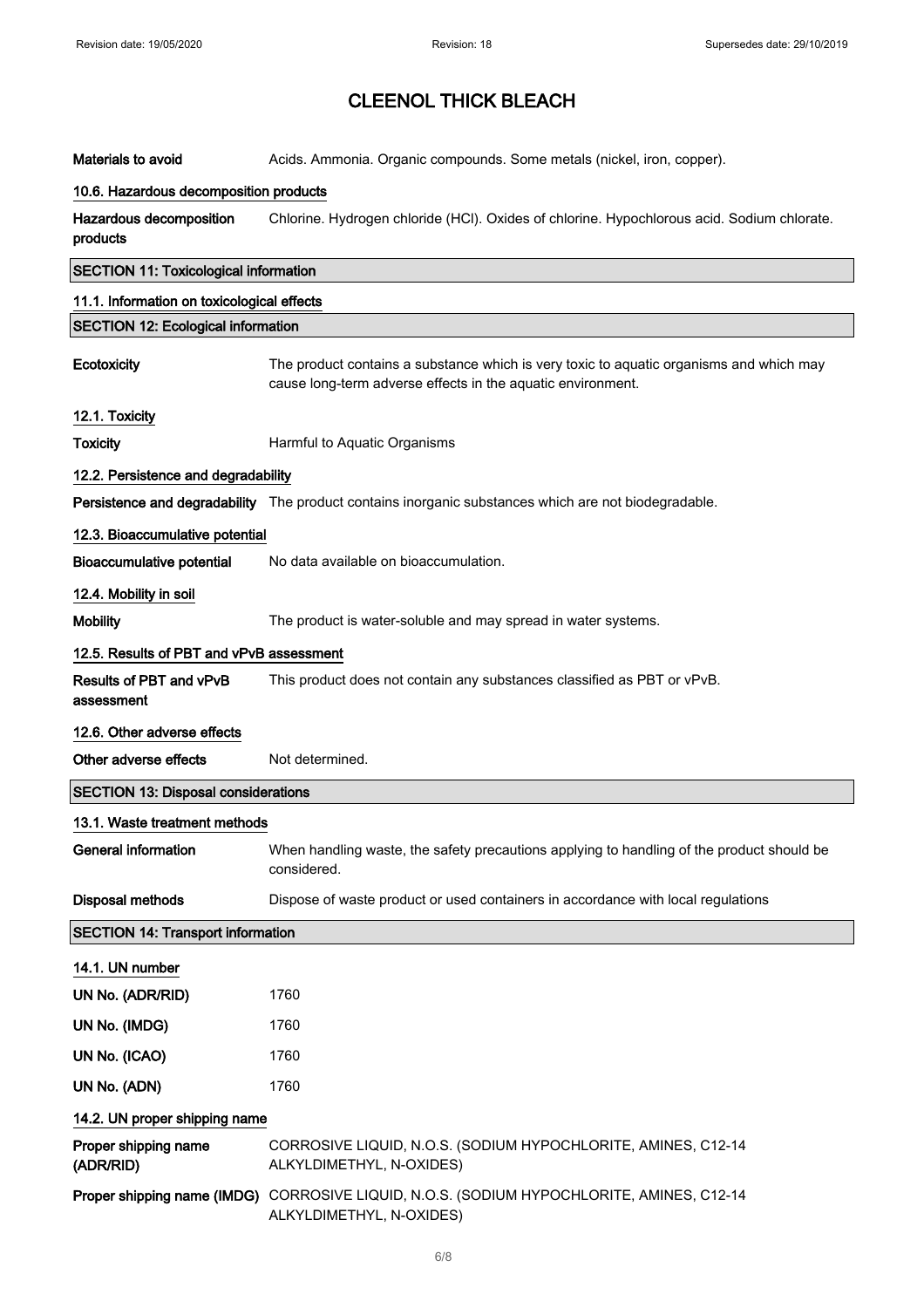| <b>Proper shipping name (ICAO)</b> CORROSIVE LIQUID, N.O.S. (SODIUM HYPOCHLORITE, AMINES, C12-14 |
|--------------------------------------------------------------------------------------------------|
| ALKYLDIMETHYL, N-OXIDES)                                                                         |

Proper shipping name (ADN) CORROSIVE LIQUID, N.O.S. (SODIUM HYPOCHLORITE, AMINES, C12-14 ALKYLDIMETHYL, N-OXIDES)

### 14.3. Transport hazard class(es)

| <b>ADR/RID class</b>        | 8  |
|-----------------------------|----|
| ADR/RID classification code | C9 |
| ADR/RID label               | 8  |
| <b>IMDG class</b>           | 8  |
| ICAO class/division         | 8  |
| ADN class                   | 8  |
|                             |    |

#### Transport labels



| Ш |
|---|
| Ш |
| Ш |
| Ш |
|   |

### 14.5. Environmental hazards

Environmentally hazardous substance/marine pollutant



### 14.6. Special precautions for user

| EmS                                                         | $F-A. S-B$ |
|-------------------------------------------------------------|------------|
| ADR transport category                                      | 3          |
| <b>Emergency Action Code</b>                                | 2Χ         |
| <b>Hazard Identification Number</b><br>(ADR/RID)            | 80         |
| Tunnel restriction code                                     | (E)        |
| . . <del>.</del><br>de las las alles a la consulta de del c |            |

## 14.7. Transport in bulk according to Annex II of MARPOL and the IBC Code

Transport in bulk according to Not applicable. Annex II of MARPOL 73/78 and the IBC Code

SECTION 15: Regulatory information

15.1. Safety, health and environmental regulations/legislation specific for the substance or mixture